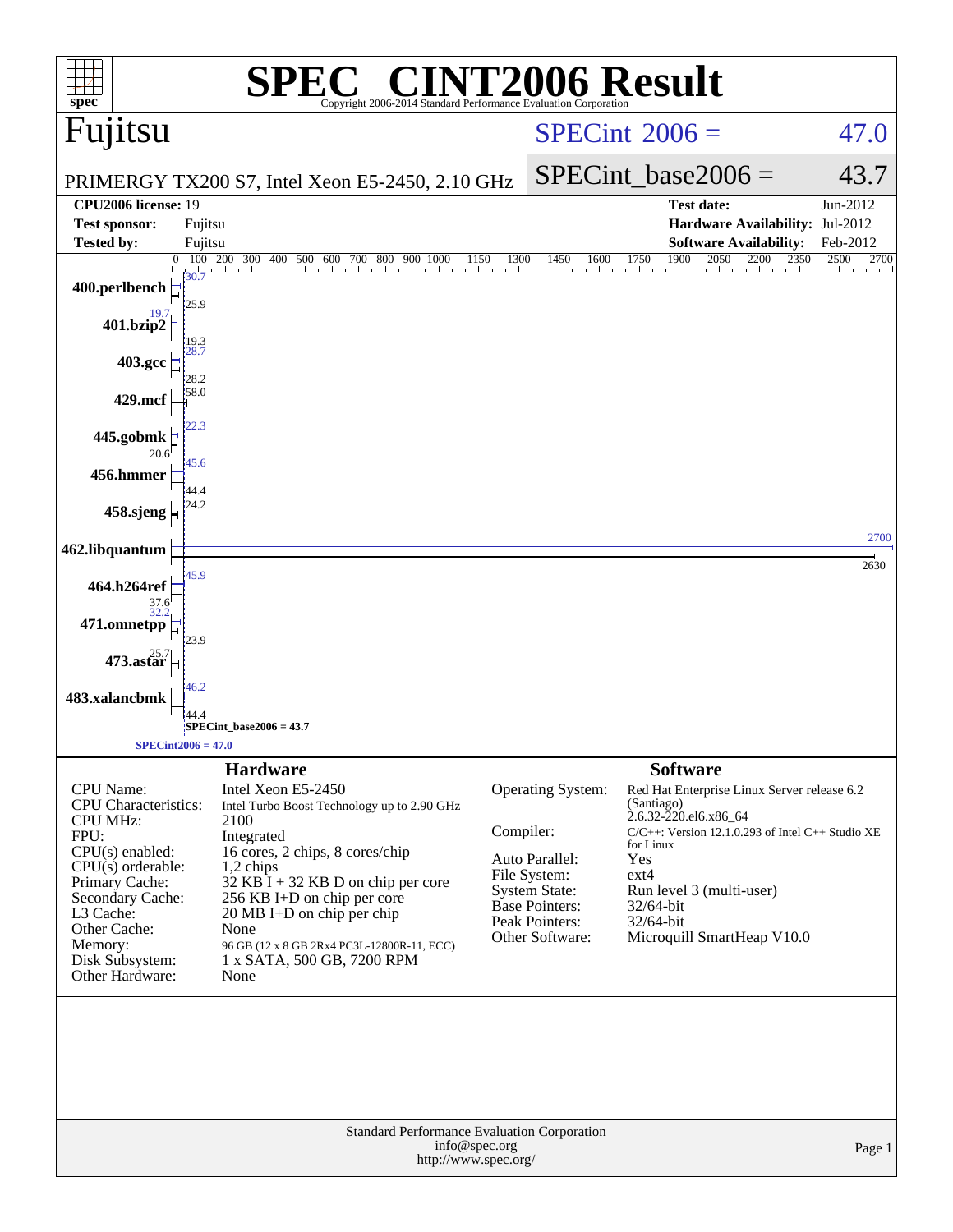

# **[SPEC CINT2006 Result](http://www.spec.org/auto/cpu2006/Docs/result-fields.html#SPECCINT2006Result)**

# Fujitsu

### $SPECint2006 = 47.0$  $SPECint2006 = 47.0$

PRIMERGY TX200 S7, Intel Xeon E5-2450, 2.10 GHz

SPECint base2006 =  $43.7$ 

**[CPU2006 license:](http://www.spec.org/auto/cpu2006/Docs/result-fields.html#CPU2006license)** 19 **[Test date:](http://www.spec.org/auto/cpu2006/Docs/result-fields.html#Testdate)** Jun-2012

**[Test sponsor:](http://www.spec.org/auto/cpu2006/Docs/result-fields.html#Testsponsor)** Fujitsu **[Hardware Availability:](http://www.spec.org/auto/cpu2006/Docs/result-fields.html#HardwareAvailability)** Jul-2012 **[Tested by:](http://www.spec.org/auto/cpu2006/Docs/result-fields.html#Testedby)** Fujitsu **[Software Availability:](http://www.spec.org/auto/cpu2006/Docs/result-fields.html#SoftwareAvailability)** Feb-2012

#### **[Results Table](http://www.spec.org/auto/cpu2006/Docs/result-fields.html#ResultsTable)**

|                                                                                                          | <b>Base</b>    |              |                |       |                |       | <b>Peak</b>    |              |                |              |                |              |
|----------------------------------------------------------------------------------------------------------|----------------|--------------|----------------|-------|----------------|-------|----------------|--------------|----------------|--------------|----------------|--------------|
| <b>Benchmark</b>                                                                                         | <b>Seconds</b> | <b>Ratio</b> | <b>Seconds</b> | Ratio | <b>Seconds</b> | Ratio | <b>Seconds</b> | <b>Ratio</b> | <b>Seconds</b> | <b>Ratio</b> | <b>Seconds</b> | <b>Ratio</b> |
|                                                                                                          |                |              |                |       |                |       |                |              |                |              |                |              |
| $ 400.\text{perlbench}$                                                                                  | 378            | 25.9         | 377            | 25.9  | 377            | 25.9  | 318            | 30.7         | 318            | 30.7         | 318            | 30.7         |
| 401.bzip2                                                                                                | 500            | 19.3         | 499            | 19.3  | 498            | 19.4  | 490            | 19.7         | 490            | 19.7         | 490            | <u>19.7</u>  |
| $403.\text{gcc}$                                                                                         | 285            | 28.2         | 286            | 28.2  | 285            | 28.2  | 280            | 28.7         | 281            | 28.7         | 280            | 28.7         |
| $429$ mcf                                                                                                | 158            | 57.6         | 157            | 58.0  | 157            | 58.1  | 158            | 57.6         | 157            | 58.0         | 157            | 58.1         |
| $ 445.\text{gobmk} $                                                                                     | 510            | 20.6         | 510            | 20.6  | 510            | 20.6  | 471            | 22.3         | 471            | 22.3         | 471            | 22.3         |
| $456.$ hmmer                                                                                             | 210            | 44.4         | 210            | 44.4  | 210            | 44.4  | 205            | 45.6         | 205            | 45.6         | 206            | 45.2         |
| $458$ .sjeng                                                                                             | 501            | 24.2         | 501            | 24.2  | 501            | 24.2  | 501            | 24.2         | 501            | 24.2         | 501            | 24.2         |
| 462.libquantum                                                                                           | 7.88           | 2630         | 7.88           | 2630  | 7.88           | 2630  | 7.68           | 2700         | 7.68           | 2700         | 7.68           | 2700         |
| 464.h264ref                                                                                              | 589            | 37.6         | 589            | 37.6  | 588            | 37.6  | 488            | 45.4         | 479            | 46.2         | 482            | 45.9         |
| $ 471$ .omnetpp                                                                                          | 261            | 23.9         | 262            | 23.8  | 260            | 24.0  | 194            | 32.2         | 192            | 32.6         | 194            | 32.2         |
| $473$ . astar                                                                                            | 273            | 25.7         | 273            | 25.7  | 271            | 25.9  | 273            | 25.7         | 273            | 25.7         | 271            | 25.9         |
| 483.xalancbmk                                                                                            | 155            | 44.4         | 156            | 44.1  | 154            | 44.8  | 149            | 46.2         | 150            | 46.1         | 148            | 46.7         |
| Results appear in the order in which they were run. Bold underlined text indicates a median measurement. |                |              |                |       |                |       |                |              |                |              |                |              |

#### **[Operating System Notes](http://www.spec.org/auto/cpu2006/Docs/result-fields.html#OperatingSystemNotes)**

 Stack size set to unlimited using "ulimit -s unlimited" Transparent Huge Pages enabled with: echo always > /sys/kernel/mm/redhat\_transparent\_hugepage/enabled

#### **[Platform Notes](http://www.spec.org/auto/cpu2006/Docs/result-fields.html#PlatformNotes)**

 BIOS configuration: Intel HT Technology = Disable Frequency Floor Override = Enable

#### **[General Notes](http://www.spec.org/auto/cpu2006/Docs/result-fields.html#GeneralNotes)**

Environment variables set by runspec before the start of the run:  $KMP_A$ FFINITY = "granularity=fine, scatter" LD\_LIBRARY\_PATH = "/SPECcpu2006/libs/32:/SPECcpu2006/libs/64" OMP\_NUM\_THREADS = "16"

 Binaries compiled on a system with 1x E3-1270v2 CPU + 32 GB memory using RHEL6.2 For information about Fujitsu please visit: <http://www.fujitsu.com>

# **[Base Compiler Invocation](http://www.spec.org/auto/cpu2006/Docs/result-fields.html#BaseCompilerInvocation)**

[C benchmarks](http://www.spec.org/auto/cpu2006/Docs/result-fields.html#Cbenchmarks): [icc -m64](http://www.spec.org/cpu2006/results/res2012q3/cpu2006-20120810-24132.flags.html#user_CCbase_intel_icc_64bit_f346026e86af2a669e726fe758c88044)

Continued on next page

Standard Performance Evaluation Corporation [info@spec.org](mailto:info@spec.org) <http://www.spec.org/>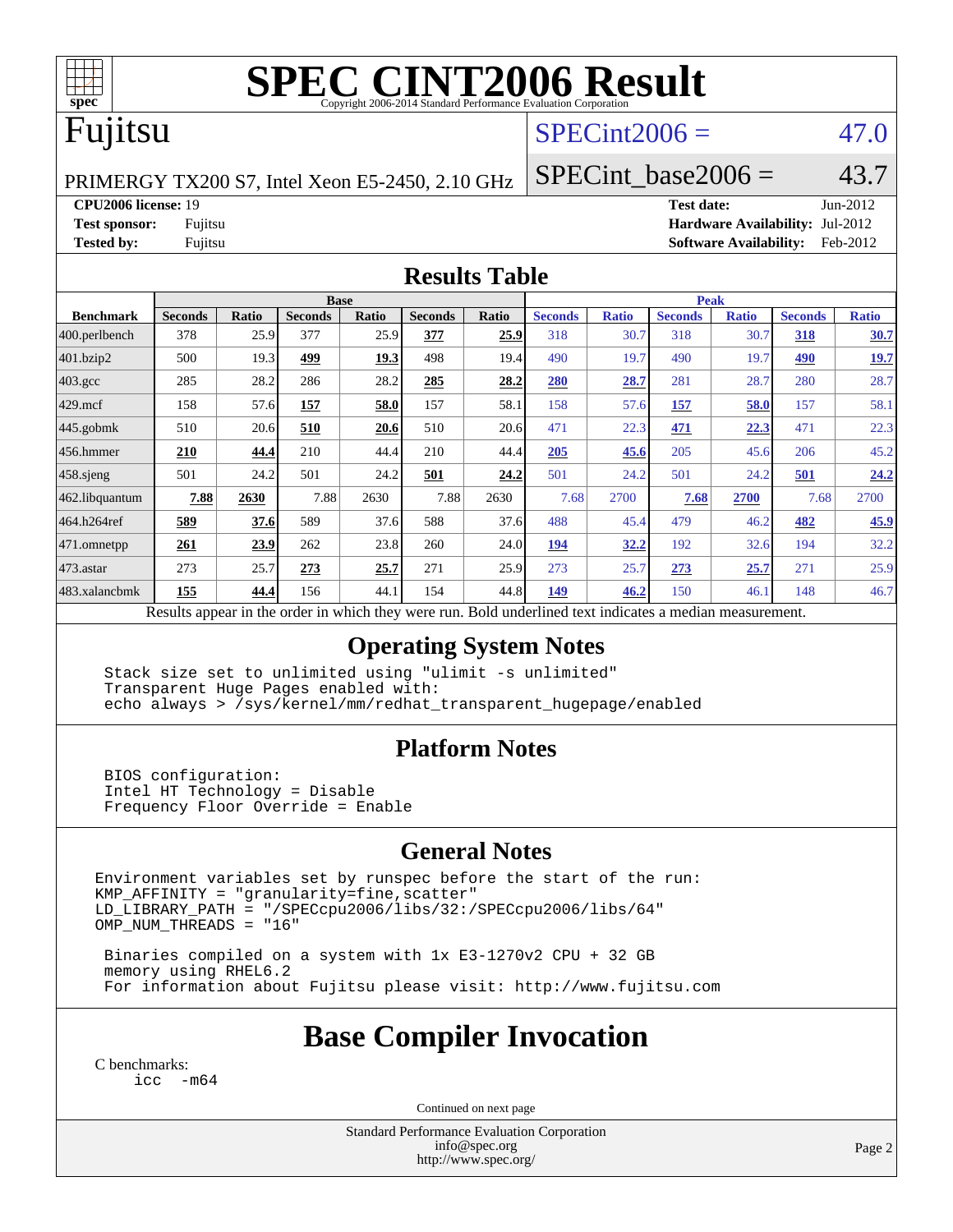| <b>SPEC CINT2006 Result</b><br>spec <sup>®</sup><br>Copyright 2006-2014 Standard Performance Evaluation Corporation                                                                                                                                                                                                                                                                                                                                                                                                                                                                                                                                                                                          |                                                                                                               |  |  |  |  |  |  |  |  |
|--------------------------------------------------------------------------------------------------------------------------------------------------------------------------------------------------------------------------------------------------------------------------------------------------------------------------------------------------------------------------------------------------------------------------------------------------------------------------------------------------------------------------------------------------------------------------------------------------------------------------------------------------------------------------------------------------------------|---------------------------------------------------------------------------------------------------------------|--|--|--|--|--|--|--|--|
| Fujitsu                                                                                                                                                                                                                                                                                                                                                                                                                                                                                                                                                                                                                                                                                                      | $SPECint2006 =$<br>47.0                                                                                       |  |  |  |  |  |  |  |  |
| PRIMERGY TX200 S7, Intel Xeon E5-2450, 2.10 GHz                                                                                                                                                                                                                                                                                                                                                                                                                                                                                                                                                                                                                                                              | 43.7<br>$SPECint base2006 =$                                                                                  |  |  |  |  |  |  |  |  |
| CPU2006 license: 19<br><b>Test sponsor:</b><br>Fujitsu<br><b>Tested by:</b><br>Fujitsu                                                                                                                                                                                                                                                                                                                                                                                                                                                                                                                                                                                                                       | <b>Test date:</b><br>Jun-2012<br>Hardware Availability: Jul-2012<br><b>Software Availability:</b><br>Feb-2012 |  |  |  |  |  |  |  |  |
| <b>Base Compiler Invocation (Continued)</b>                                                                                                                                                                                                                                                                                                                                                                                                                                                                                                                                                                                                                                                                  |                                                                                                               |  |  |  |  |  |  |  |  |
| $C_{++}$ benchmarks:<br>$icpc$ $-m64$                                                                                                                                                                                                                                                                                                                                                                                                                                                                                                                                                                                                                                                                        |                                                                                                               |  |  |  |  |  |  |  |  |
| <b>Base Portability Flags</b>                                                                                                                                                                                                                                                                                                                                                                                                                                                                                                                                                                                                                                                                                |                                                                                                               |  |  |  |  |  |  |  |  |
| 400.perlbench: -DSPEC_CPU_LP64 -DSPEC_CPU_LINUX_X64<br>401.bzip2: -DSPEC_CPU_LP64<br>403.gcc: -DSPEC_CPU_LP64<br>429.mcf: -DSPEC_CPU_LP64<br>445.gobmk: -DSPEC_CPU_LP64<br>456.hmmer: - DSPEC CPU LP64<br>458.sjeng: -DSPEC_CPU_LP64<br>462.libquantum: - DSPEC_CPU_LP64 - DSPEC_CPU_LINUX<br>464.h264ref: -DSPEC_CPU_LP64<br>471.omnetpp: -DSPEC_CPU_LP64<br>473.astar: -DSPEC_CPU_LP64<br>483.xalancbmk: -DSPEC_CPU_LP64 -DSPEC_CPU_LINUX<br><b>Base Optimization Flags</b><br>C benchmarks:<br>-xSSE4.2 -ipo -03 -no-prec-div -parallel -opt-prefetch -auto-p32<br>$C_{++}$ benchmarks:<br>-xSSE4.2 -ipo -03 -no-prec-div -opt-prefetch -auto-p32<br>-Wl,-z, muldefs -L/opt/SmartHeap/lib64 -lsmartheap64 |                                                                                                               |  |  |  |  |  |  |  |  |
| <b>Base Other Flags</b>                                                                                                                                                                                                                                                                                                                                                                                                                                                                                                                                                                                                                                                                                      |                                                                                                               |  |  |  |  |  |  |  |  |
| C benchmarks:                                                                                                                                                                                                                                                                                                                                                                                                                                                                                                                                                                                                                                                                                                |                                                                                                               |  |  |  |  |  |  |  |  |
| 403.gcc: -Dalloca=_alloca                                                                                                                                                                                                                                                                                                                                                                                                                                                                                                                                                                                                                                                                                    |                                                                                                               |  |  |  |  |  |  |  |  |
| <b>Peak Compiler Invocation</b><br>C benchmarks (except as noted below):<br>$-m64$<br>icc<br>400.perlbench: icc -m32<br>445.gobmk: icc -m32                                                                                                                                                                                                                                                                                                                                                                                                                                                                                                                                                                  |                                                                                                               |  |  |  |  |  |  |  |  |
| Continued on next page<br><b>Standard Performance Evaluation Corporation</b><br>info@spec.org                                                                                                                                                                                                                                                                                                                                                                                                                                                                                                                                                                                                                | Page 3                                                                                                        |  |  |  |  |  |  |  |  |
| http://www.spec.org/                                                                                                                                                                                                                                                                                                                                                                                                                                                                                                                                                                                                                                                                                         |                                                                                                               |  |  |  |  |  |  |  |  |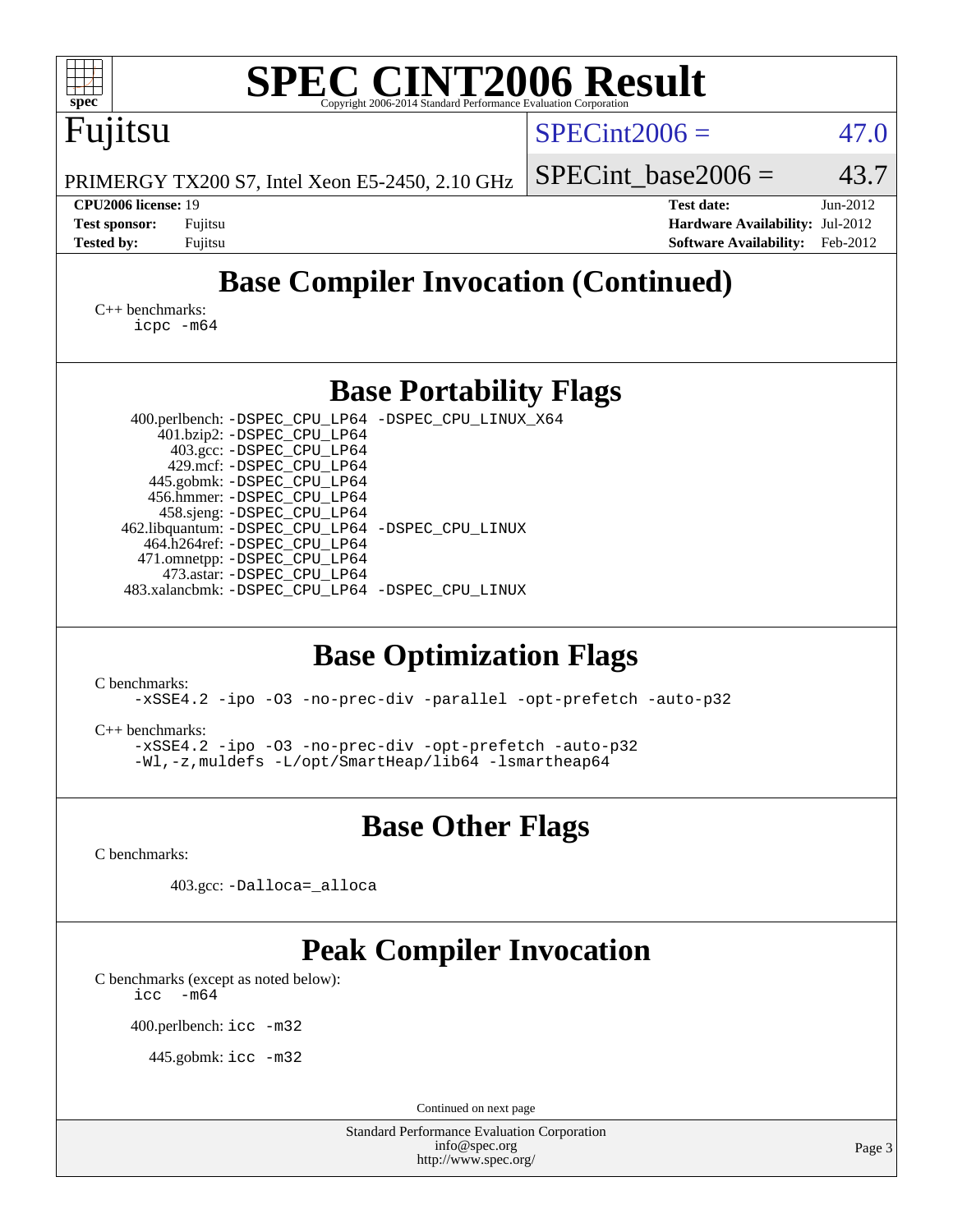

# **[SPEC CINT2006 Result](http://www.spec.org/auto/cpu2006/Docs/result-fields.html#SPECCINT2006Result)**

Fujitsu

 $SPECint2006 = 47.0$  $SPECint2006 = 47.0$ 

PRIMERGY TX200 S7, Intel Xeon E5-2450, 2.10 GHz

**[CPU2006 license:](http://www.spec.org/auto/cpu2006/Docs/result-fields.html#CPU2006license)** 19 **[Test date:](http://www.spec.org/auto/cpu2006/Docs/result-fields.html#Testdate)** Jun-2012 **[Test sponsor:](http://www.spec.org/auto/cpu2006/Docs/result-fields.html#Testsponsor)** Fujitsu **[Hardware Availability:](http://www.spec.org/auto/cpu2006/Docs/result-fields.html#HardwareAvailability)** Jul-2012 **[Tested by:](http://www.spec.org/auto/cpu2006/Docs/result-fields.html#Testedby)** Fujitsu **[Software Availability:](http://www.spec.org/auto/cpu2006/Docs/result-fields.html#SoftwareAvailability)** Feb-2012

SPECint base2006 =  $43.7$ 

# **[Peak Compiler Invocation \(Continued\)](http://www.spec.org/auto/cpu2006/Docs/result-fields.html#PeakCompilerInvocation)**

464.h264ref: [icc -m32](http://www.spec.org/cpu2006/results/res2012q3/cpu2006-20120810-24132.flags.html#user_peakCCLD464_h264ref_intel_icc_a6a621f8d50482236b970c6ac5f55f93)

[C++ benchmarks \(except as noted below\):](http://www.spec.org/auto/cpu2006/Docs/result-fields.html#CXXbenchmarksexceptasnotedbelow) [icpc -m32](http://www.spec.org/cpu2006/results/res2012q3/cpu2006-20120810-24132.flags.html#user_CXXpeak_intel_icpc_4e5a5ef1a53fd332b3c49e69c3330699)

473.astar: [icpc -m64](http://www.spec.org/cpu2006/results/res2012q3/cpu2006-20120810-24132.flags.html#user_peakCXXLD473_astar_intel_icpc_64bit_fc66a5337ce925472a5c54ad6a0de310)

**[Peak Portability Flags](http://www.spec.org/auto/cpu2006/Docs/result-fields.html#PeakPortabilityFlags)**

 400.perlbench: [-DSPEC\\_CPU\\_LINUX\\_IA32](http://www.spec.org/cpu2006/results/res2012q3/cpu2006-20120810-24132.flags.html#b400.perlbench_peakCPORTABILITY_DSPEC_CPU_LINUX_IA32) 401.bzip2: [-DSPEC\\_CPU\\_LP64](http://www.spec.org/cpu2006/results/res2012q3/cpu2006-20120810-24132.flags.html#suite_peakPORTABILITY401_bzip2_DSPEC_CPU_LP64) 403.gcc: [-DSPEC\\_CPU\\_LP64](http://www.spec.org/cpu2006/results/res2012q3/cpu2006-20120810-24132.flags.html#suite_peakPORTABILITY403_gcc_DSPEC_CPU_LP64) 429.mcf: [-DSPEC\\_CPU\\_LP64](http://www.spec.org/cpu2006/results/res2012q3/cpu2006-20120810-24132.flags.html#suite_peakPORTABILITY429_mcf_DSPEC_CPU_LP64) 456.hmmer: [-DSPEC\\_CPU\\_LP64](http://www.spec.org/cpu2006/results/res2012q3/cpu2006-20120810-24132.flags.html#suite_peakPORTABILITY456_hmmer_DSPEC_CPU_LP64) 458.sjeng: [-DSPEC\\_CPU\\_LP64](http://www.spec.org/cpu2006/results/res2012q3/cpu2006-20120810-24132.flags.html#suite_peakPORTABILITY458_sjeng_DSPEC_CPU_LP64) 462.libquantum: [-DSPEC\\_CPU\\_LP64](http://www.spec.org/cpu2006/results/res2012q3/cpu2006-20120810-24132.flags.html#suite_peakPORTABILITY462_libquantum_DSPEC_CPU_LP64) [-DSPEC\\_CPU\\_LINUX](http://www.spec.org/cpu2006/results/res2012q3/cpu2006-20120810-24132.flags.html#b462.libquantum_peakCPORTABILITY_DSPEC_CPU_LINUX) 473.astar: [-DSPEC\\_CPU\\_LP64](http://www.spec.org/cpu2006/results/res2012q3/cpu2006-20120810-24132.flags.html#suite_peakPORTABILITY473_astar_DSPEC_CPU_LP64) 483.xalancbmk: [-DSPEC\\_CPU\\_LINUX](http://www.spec.org/cpu2006/results/res2012q3/cpu2006-20120810-24132.flags.html#b483.xalancbmk_peakCXXPORTABILITY_DSPEC_CPU_LINUX)

# **[Peak Optimization Flags](http://www.spec.org/auto/cpu2006/Docs/result-fields.html#PeakOptimizationFlags)**

[C benchmarks](http://www.spec.org/auto/cpu2006/Docs/result-fields.html#Cbenchmarks):

 $400.$ perlbench:  $-xSSE4$ .  $2(pass 2)$  -prof-qen(pass 1) [-ipo](http://www.spec.org/cpu2006/results/res2012q3/cpu2006-20120810-24132.flags.html#user_peakPASS2_CFLAGSPASS2_LDCFLAGS400_perlbench_f-ipo)(pass 2) [-O3](http://www.spec.org/cpu2006/results/res2012q3/cpu2006-20120810-24132.flags.html#user_peakPASS2_CFLAGSPASS2_LDCFLAGS400_perlbench_f-O3)(pass 2) [-no-prec-div](http://www.spec.org/cpu2006/results/res2012q3/cpu2006-20120810-24132.flags.html#user_peakPASS2_CFLAGSPASS2_LDCFLAGS400_perlbench_f-no-prec-div)(pass 2) [-prof-use](http://www.spec.org/cpu2006/results/res2012q3/cpu2006-20120810-24132.flags.html#user_peakPASS2_CFLAGSPASS2_LDCFLAGS400_perlbench_prof_use_bccf7792157ff70d64e32fe3e1250b55)(pass 2) [-opt-prefetch](http://www.spec.org/cpu2006/results/res2012q3/cpu2006-20120810-24132.flags.html#user_peakCOPTIMIZE400_perlbench_f-opt-prefetch) [-ansi-alias](http://www.spec.org/cpu2006/results/res2012q3/cpu2006-20120810-24132.flags.html#user_peakCOPTIMIZE400_perlbench_f-ansi-alias) 401.bzip2: [-xSSE4.2](http://www.spec.org/cpu2006/results/res2012q3/cpu2006-20120810-24132.flags.html#user_peakPASS2_CFLAGSPASS2_LDCFLAGS401_bzip2_f-xSSE42_f91528193cf0b216347adb8b939d4107)(pass 2) [-prof-gen](http://www.spec.org/cpu2006/results/res2012q3/cpu2006-20120810-24132.flags.html#user_peakPASS1_CFLAGSPASS1_LDCFLAGS401_bzip2_prof_gen_e43856698f6ca7b7e442dfd80e94a8fc)(pass 1) [-ipo](http://www.spec.org/cpu2006/results/res2012q3/cpu2006-20120810-24132.flags.html#user_peakPASS2_CFLAGSPASS2_LDCFLAGS401_bzip2_f-ipo)(pass 2) [-O3](http://www.spec.org/cpu2006/results/res2012q3/cpu2006-20120810-24132.flags.html#user_peakPASS2_CFLAGSPASS2_LDCFLAGS401_bzip2_f-O3)(pass 2) [-no-prec-div](http://www.spec.org/cpu2006/results/res2012q3/cpu2006-20120810-24132.flags.html#user_peakCOPTIMIZEPASS2_CFLAGSPASS2_LDCFLAGS401_bzip2_f-no-prec-div) [-prof-use](http://www.spec.org/cpu2006/results/res2012q3/cpu2006-20120810-24132.flags.html#user_peakPASS2_CFLAGSPASS2_LDCFLAGS401_bzip2_prof_use_bccf7792157ff70d64e32fe3e1250b55)(pass 2) [-auto-ilp32](http://www.spec.org/cpu2006/results/res2012q3/cpu2006-20120810-24132.flags.html#user_peakCOPTIMIZE401_bzip2_f-auto-ilp32) [-opt-prefetch](http://www.spec.org/cpu2006/results/res2012q3/cpu2006-20120810-24132.flags.html#user_peakCOPTIMIZE401_bzip2_f-opt-prefetch) [-ansi-alias](http://www.spec.org/cpu2006/results/res2012q3/cpu2006-20120810-24132.flags.html#user_peakCOPTIMIZE401_bzip2_f-ansi-alias) 403.gcc: [-xAVX](http://www.spec.org/cpu2006/results/res2012q3/cpu2006-20120810-24132.flags.html#user_peakCOPTIMIZE403_gcc_f-xAVX) [-ipo](http://www.spec.org/cpu2006/results/res2012q3/cpu2006-20120810-24132.flags.html#user_peakCOPTIMIZE403_gcc_f-ipo) [-O3](http://www.spec.org/cpu2006/results/res2012q3/cpu2006-20120810-24132.flags.html#user_peakCOPTIMIZE403_gcc_f-O3) [-no-prec-div](http://www.spec.org/cpu2006/results/res2012q3/cpu2006-20120810-24132.flags.html#user_peakCOPTIMIZE403_gcc_f-no-prec-div) [-inline-calloc](http://www.spec.org/cpu2006/results/res2012q3/cpu2006-20120810-24132.flags.html#user_peakCOPTIMIZE403_gcc_f-inline-calloc) [-opt-malloc-options=3](http://www.spec.org/cpu2006/results/res2012q3/cpu2006-20120810-24132.flags.html#user_peakCOPTIMIZE403_gcc_f-opt-malloc-options_13ab9b803cf986b4ee62f0a5998c2238) [-auto-ilp32](http://www.spec.org/cpu2006/results/res2012q3/cpu2006-20120810-24132.flags.html#user_peakCOPTIMIZE403_gcc_f-auto-ilp32)  $429$ .mcf: basepeak = yes 445.gobmk: [-xSSE4.2](http://www.spec.org/cpu2006/results/res2012q3/cpu2006-20120810-24132.flags.html#user_peakPASS2_CFLAGSPASS2_LDCFLAGS445_gobmk_f-xSSE42_f91528193cf0b216347adb8b939d4107)(pass 2) [-prof-gen](http://www.spec.org/cpu2006/results/res2012q3/cpu2006-20120810-24132.flags.html#user_peakPASS1_CFLAGSPASS1_LDCFLAGS445_gobmk_prof_gen_e43856698f6ca7b7e442dfd80e94a8fc)(pass 1) [-prof-use](http://www.spec.org/cpu2006/results/res2012q3/cpu2006-20120810-24132.flags.html#user_peakPASS2_CFLAGSPASS2_LDCFLAGS445_gobmk_prof_use_bccf7792157ff70d64e32fe3e1250b55)(pass 2) [-ansi-alias](http://www.spec.org/cpu2006/results/res2012q3/cpu2006-20120810-24132.flags.html#user_peakCOPTIMIZE445_gobmk_f-ansi-alias) 456.hmmer: [-xSSE4.2](http://www.spec.org/cpu2006/results/res2012q3/cpu2006-20120810-24132.flags.html#user_peakCOPTIMIZE456_hmmer_f-xSSE42_f91528193cf0b216347adb8b939d4107) [-ipo](http://www.spec.org/cpu2006/results/res2012q3/cpu2006-20120810-24132.flags.html#user_peakCOPTIMIZE456_hmmer_f-ipo) [-O3](http://www.spec.org/cpu2006/results/res2012q3/cpu2006-20120810-24132.flags.html#user_peakCOPTIMIZE456_hmmer_f-O3) [-no-prec-div](http://www.spec.org/cpu2006/results/res2012q3/cpu2006-20120810-24132.flags.html#user_peakCOPTIMIZE456_hmmer_f-no-prec-div) [-unroll2](http://www.spec.org/cpu2006/results/res2012q3/cpu2006-20120810-24132.flags.html#user_peakCOPTIMIZE456_hmmer_f-unroll_784dae83bebfb236979b41d2422d7ec2) [-auto-ilp32](http://www.spec.org/cpu2006/results/res2012q3/cpu2006-20120810-24132.flags.html#user_peakCOPTIMIZE456_hmmer_f-auto-ilp32) [-ansi-alias](http://www.spec.org/cpu2006/results/res2012q3/cpu2006-20120810-24132.flags.html#user_peakCOPTIMIZE456_hmmer_f-ansi-alias) 458.sjeng: basepeak = yes 462.libquantum: [-xAVX](http://www.spec.org/cpu2006/results/res2012q3/cpu2006-20120810-24132.flags.html#user_peakCOPTIMIZE462_libquantum_f-xAVX) [-ipo](http://www.spec.org/cpu2006/results/res2012q3/cpu2006-20120810-24132.flags.html#user_peakCOPTIMIZE462_libquantum_f-ipo) [-O3](http://www.spec.org/cpu2006/results/res2012q3/cpu2006-20120810-24132.flags.html#user_peakCOPTIMIZE462_libquantum_f-O3) [-no-prec-div](http://www.spec.org/cpu2006/results/res2012q3/cpu2006-20120810-24132.flags.html#user_peakCOPTIMIZE462_libquantum_f-no-prec-div) [-parallel](http://www.spec.org/cpu2006/results/res2012q3/cpu2006-20120810-24132.flags.html#user_peakCOPTIMIZE462_libquantum_f-parallel) [-opt-prefetch](http://www.spec.org/cpu2006/results/res2012q3/cpu2006-20120810-24132.flags.html#user_peakCOPTIMIZE462_libquantum_f-opt-prefetch) [-auto-p32](http://www.spec.org/cpu2006/results/res2012q3/cpu2006-20120810-24132.flags.html#user_peakCOPTIMIZE462_libquantum_f-auto-p32) Continued on next page

Standard Performance Evaluation Corporation [info@spec.org](mailto:info@spec.org) <http://www.spec.org/>